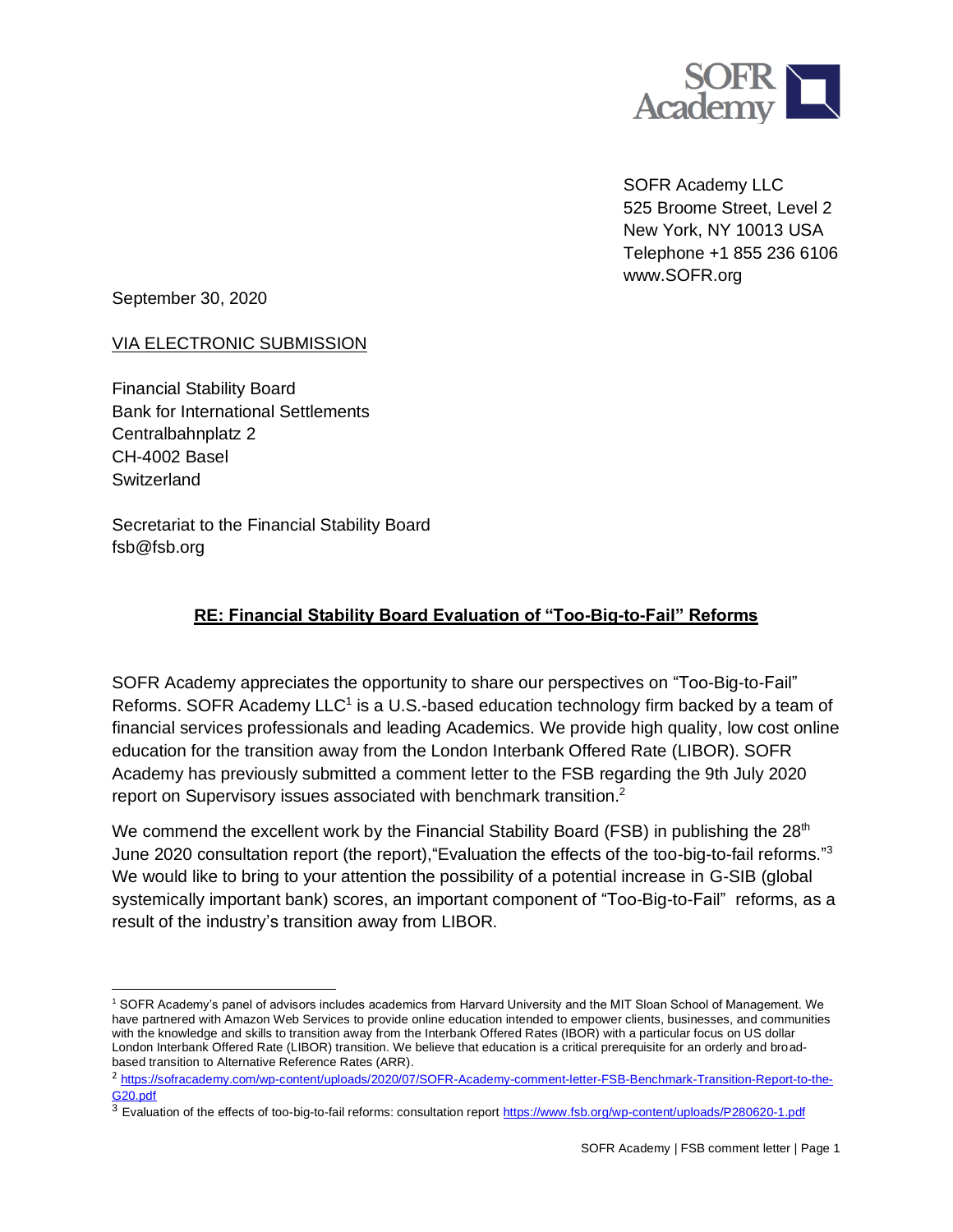

At a high level, the G-SIB methodology aims to capture the systemic importance of banks by quantitatively assessing their sizes, their interconnectedness, the lack of readily available substitutes or financial institution infrastructure for the services they provide, their global (crossjurisdictional) activity, and their complexity.

During the transitional period over the next 15 months leading up to the expected cessation of LIBOR at the end of 2021, G-SIBs are likely to hold derivative positions in both IBOR-linked financial instruments and in new products that are linked to the new Risk-Free-Rates (RFR), like the Secured Overnight Financing Rate (SOFR). As shown in the following diagram, this could lead to a temporary increase in the notional derivatives exposures for G-SIBs, potentially resulting in unintended increases in capital requirements.



## Representative diagram showing derivatives notional profile outstanding at a G-SIB

In addition to a potential increase in overall derivatives exposure, the lack of liquidity in RFR products, and eventually in IBOR products, could impact G-SIB scores. Liquidity in certain RFR products, for example, SOFR-linked swaps, is still at relatively modest levels. This means that bid-offer spreads may be wider for these newer markets compared with traditional IBOR markets. Further, only a limited price history for these products may be available.

Because a marginal increase in regulatory capital requirement can have a significant impact on G-SIBs, we believe that these observations may warrant some further consideration. In particular, the Official sector may consider providing time-bound temporary relief for certain RFR